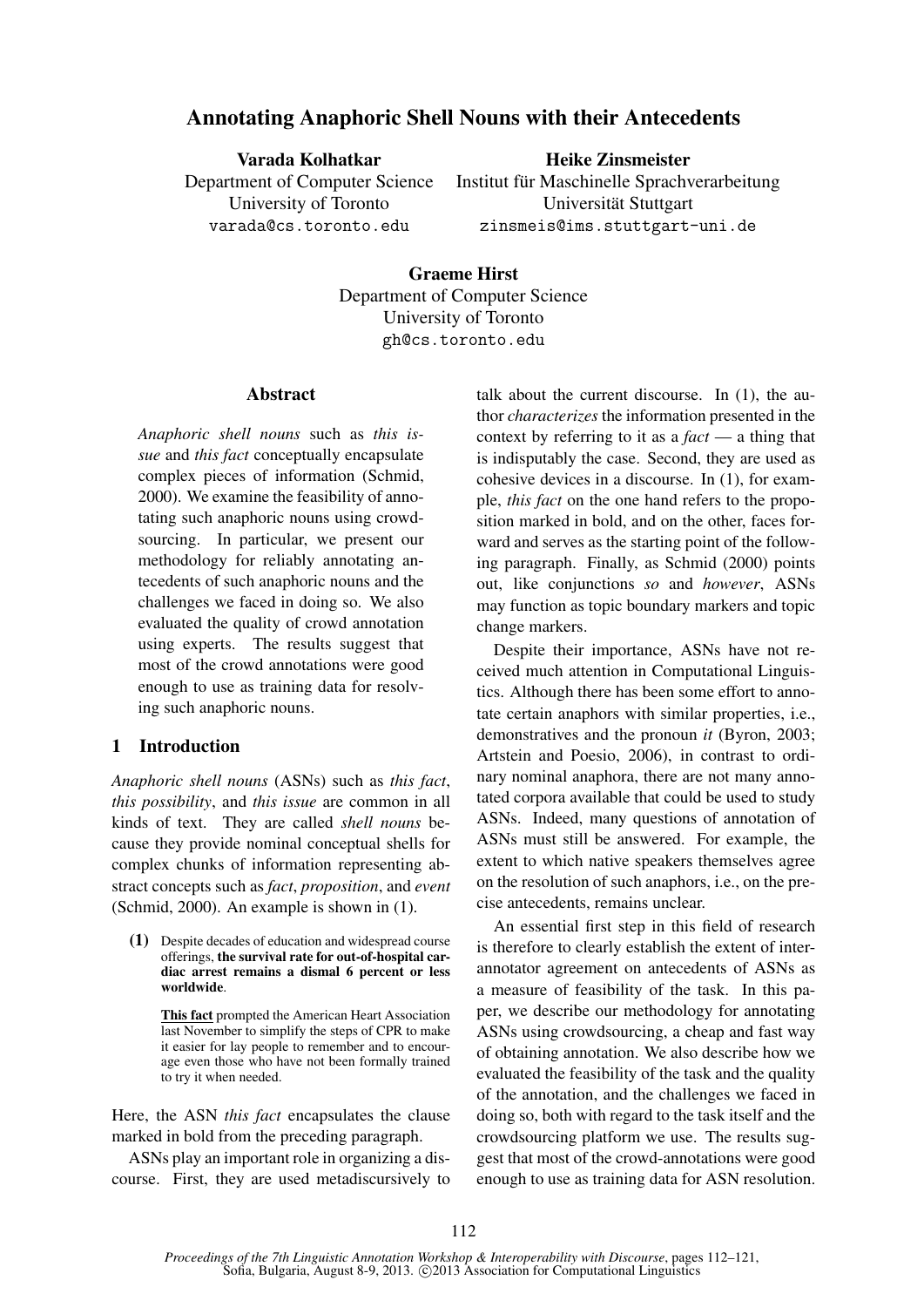#### 2 Related work

There exist only few annotated corpora of anaphora with non-nominal antecedents (Dipper and Zinsmeister, 2011). The largest one of these, the ARRAU corpus (Poesio and Artstein, 2008), contains 455 anaphors pointing to non-nominal antecedents, but only a few instances are ASNs. Kolhatkar and Hirst (2012) annotated antecedents of the same type as we do, but restricted their efforts to the ASN *this issue*. 1 In addition, there are corpora annotated with event anaphora in which verbal instances are identified as proxies for nonnominal antecedents (Pradhan et al., 2007; Chen et al., 2011; Lee et al., 2012).

For the task of identifying non-nominal antecedents as free spans of text, there is no standard way of reporting inter-annotator agreement. Some studies report only observed percentage agreement with results in the range of about 0.40– 0.55 (Vieira et al., 2002; Dipper and Zinsmeister, 2011). The studies differed with respect to number of annotators, types of anaphors, and language of the corpora. Artstein and Poesio (2006) discuss Krippendorff's alpha for chance-corrected agreement. They considered antecedent strings as bags of words and computed the degree of difference between them by different distance measures (e.g. Jaccard, Dice). The bag-of-words approach is rather optimistic in the sense that even two nonoverlapping strings are very likely to share at least a few words. Kolhatkar and Hirst (2012) followed a different approach by using Krippendorff's unitizing alpha  $(\mu \alpha)$  which considers the longest common subsequence of different antecedent options (Krippendorff, 2013). They reported high chancecorrected  $\mu \alpha$  of 0.86 for two annotators but in a very restricted domain.

There has been some prior effort to annotate anaphora and coreference using *Games with a Purpose* as a method of crowdsourcing (Chamberlain et al., 2009; Hladká et al., 2009). Another, less time-consuming approach of crowdsourcing is using platforms such as Amazon Mechanical Turk<sup>2</sup>. It has been shown that crowdsourced data can successfully be used as training data for NLP tasks (Hsueh et al., 2009).

| <b>Class</b>                                         | <b>Description</b>                                                                            | <b>Examples</b>                                                                                    |
|------------------------------------------------------|-----------------------------------------------------------------------------------------------|----------------------------------------------------------------------------------------------------|
| factual<br>linguistic<br>mental<br>modal<br>eventive | states of affairs<br>linguistic acts<br>thoughts and ideas<br>subjective judgements<br>events | fact, reason<br>question, report<br>issue, decision<br><i>possibility</i> , truth<br>act, reaction |
| circumstantial                                       | situations                                                                                    | situation, way                                                                                     |

Table 1: Schmids categorization of shell nouns. The nouns in boldface are used in this research.

### 3 The Anaphoric Shell Noun Corpus

Our goal is to obtain annotated data for ASN antecedents that could be used to train a supervised machine learning system to resolve ASNs. For that, we created the Anaphoric Shell Noun (ASN) corpus.

Schmid (2000) provides a list of 670 English nouns which are frequently used as shell nouns. He divides them into six broad semantic classes: *factual*, *mental*, *linguistic*, *modal*, *circumstantial*, and *eventive*. Table 1 shows this classification, along with example shell nouns for each category.

To begin with, we considered articles containing occurrences of these 670 shell nouns from the New York Times (NYT) corpus (about 711,046  $occurrences$ ).<sup>3</sup> To create a corpus of a manageable size for annotation, we considered first 10 highly frequent shell nouns distributed across each of Schmid's shell noun categories from Table 1 and extracted ASN instances by searching for the pattern  $\{this\ shell\_noun\}$  in these articles.<sup>4</sup>

To examine the feasibility of the annotation, we systematically annotated sample data ourselves, which contained about 15 examples of each of these 10 highly frequent shell nouns. The annotation process revealed that not all ASN instances are easy to resolve. The instances with shell nouns from the circumstantial and eventive categories, in particular, had very long and unclear antecedents. So we excluded these categories in this research and work with six shell nouns from the other four categories: *fact*, *reason*, *issue*, *decision*, *question*, and *possibility*. To create the ASN corpus, we extracted about 500 instances for each of these six shell nouns. After removing duplicates and instances with a non-abstract sense (e.g., *this is-*

<sup>&</sup>lt;sup>1</sup>Another data set reported in the literature could have been relevant for us: Botley's (2006) corpus contained about 462 ASN instances signaled by shell nouns; but this data is no longer available (S. Botley, p.c.).

<sup>2</sup>https://mturk.com/mturk/

<sup>3</sup>http://www.ldc.upenn.edu/Catalog/ catalogEntry.jsp?catalogId=LDC2008T19

<sup>4</sup>Schmid (2000) provides patterns for anaphoric shell nouns, and *this*-NP is the most prominent pattern among them.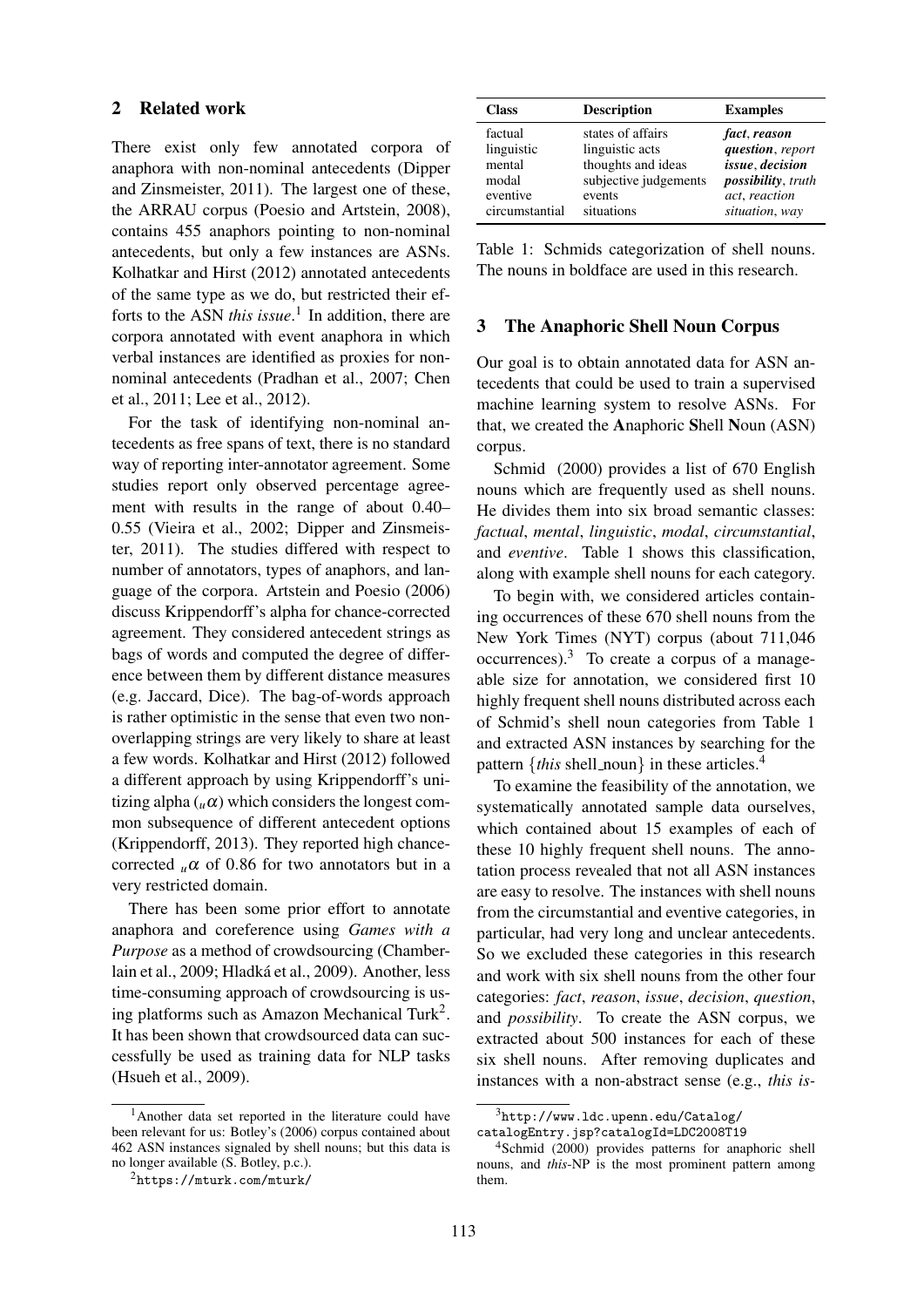*sue* with a publication-related sense), we were left with 2,822 ASN instances.

# 4 ASN Annotation Challenges

ASN antecedent annotation is a complex task, as it involves deeply understanding the discourse and interpreting it. Here we point out two main challenges associated with the task.

What to annotate? The question of 'what to annotate' as mentioned by Fort et al. (2012) is not straightforward for ASN antecedents, as the notion of *markables* is complex compared to ordinary nominal anaphora: the units on which the annotation work should focus are heterogeneous.<sup>5</sup> Moreover, due to this heterogeneous nature of annotation units, there is a huge number of markables (e.g., all syntactic constituents given by a syntactic parse tree). So there are many options to choose from, while only a few units are actually to be annotated. Moreover, there is no oneto-one correspondence between the syntactic type of an antecedent and the semantic type of its referent (Webber, 1991). For instance, a semantic type such as *fact* can be expressed with different syntactic shapes such as a clause, a verb phrase, or a complex sentence. Conversely, a syntactic shape, such as a clause, can function as several semantic types, including *fact*, *proposition*, and *event*.

Lack of the notion of the *right* answer It is not obvious how to define clear and detailed annotation guidelines to create a gold-standard corpus for ASN antecedent annotation due to our limited understanding of the nature and interpretation of such antecedents. The notion of the *right* answer is not well-defined for ASN antecedents. Indeed most people will be hard-pressed to say whether or not to include the clause *Despite decades of education and widespread course offerings* in the antecedent of *this fact* in example (1). The main challenge is to identify the conditions when two different candidates for annotation should be considered as representing essentially the same concept, which raises deep philosophical issues that we do not propose to solve in this paper. For our purposes, we believe, this challenge could only be possibly tackled by the requirements of downstream applications of ASN resolution.

# 5 Annotation Methodology

Considering the difficulties of ASN annotation discussed above, there were two main challenges involved in the annotation process: first, to find annotators who can annotate data reliably with minimal guidelines, and second, to design simple annotation tasks that will elicit data useful for our purposes. Now we discuss how we dealt with these challenges.

Crowdsourcing We wanted to examine to what extent non-expert native speakers of English with minimal annotation guidelines would agree on ASN antecedents. We explored the possibility of using *crowdsourcing*, which is an effective way to obtain annotations for natural language research (Snow et al., 2008). In particular, we explored the use of CrowdFlower<sup>6</sup>, a crowdsourcing platform that in turn uses various worker channels such as Amazon Mechanical Turk. CrowdFlower offers a number of features.

First, it offers a number of integrated *qualitycontrol* mechanisms. For instance, it throws gold questions randomly at the annotators, and annotators who do not answer them correctly are not allowed to continue. To further minimize spammers, it also offers a training phase before the actual annotation. In this phase, every annotator is presented with a few gold questions. Only those annotators who get the gold questions right get admittance to do the actual annotation.

Second, CrowdFlower chooses a unique answer for each annotation unit based on the majority vote of the trusted annotators. For each annotator, it assigns a trust level based on how she performs on the gold examples. The unique answer is computed by adding together the trust scores of annotators, and then picking the answer with the highest sum of trusts (CrowdFlower team, p.c.). It also assigns a *confidence* score (denoted as *c* henceforth) for each answer, which is a normalized score of the summation of the trusts. For example, suppose annotators A, B, and C with trust levels 0.75, 0.75, and 1.0 give answers *no*, *yes*, *yes* respectively for a particular instance. Then the answer *yes* will score 1.75 and answer *no* will score 0.75 and *yes* will be chosen as the crowd's answer with  $c = 0.7$  (i.e.,  $1.75/(1.75 + 0.75)$ ). We use these confidence scores in our analysis of interannotator agreement below.

<sup>5</sup>Occasionally, ASN antecedents are non-contiguous spans of text, but in this work, we ignore them for simplicity.

<sup>6</sup>http://crowdflower.com/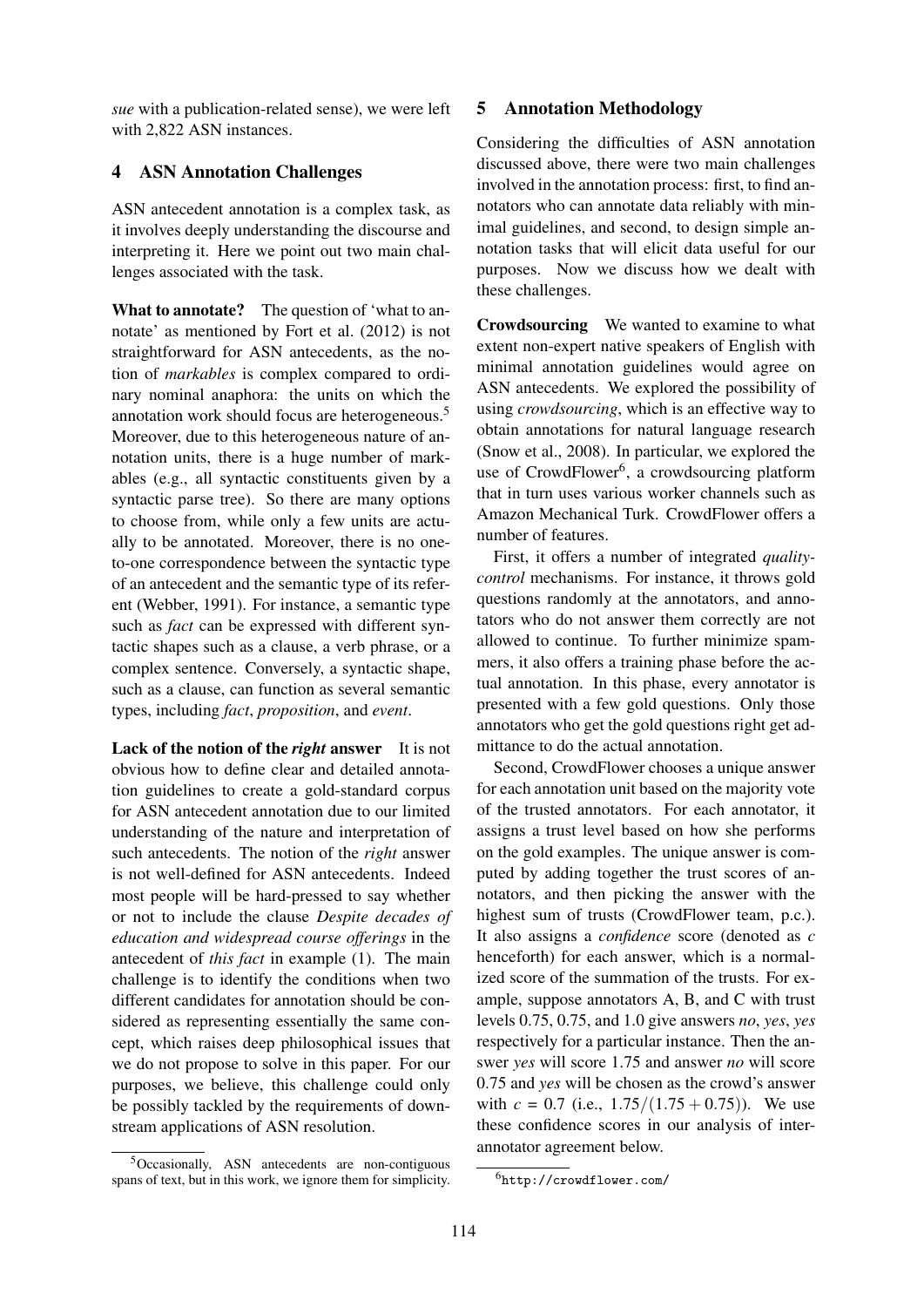Finally, CrowdFlower also provides detailed annotation results including demographic information and trustworthiness of each annotator.

Design of the annotation tasks With the help of well-designed gold examples, CrowdFlower can get rid of spammers and ensures that only reliable annotators perform the annotation task. But the annotation task must be well-designed in the first place to get a good quality annotation. Following the claim in the literature that with crowdsourcing platforms simple tasks do best (Madnani et al., 2010; Wang et al., 2012), we split our annotation task into two relatively simple sequential annotation tasks. First, identifying the broad region of the antecedent, i.e., not the precise antecedent but the region where the antecedent lies, and second, identifying the precise antecedent, given the broad region of the antecedent. Now we will discuss each of our annotation tasks in detail.

### 5.1 CrowdFlower experiment 1

The first annotation task was about identifying the broad region of ASN antecedents without actually pinpointing the precise antecedents. We defined the broad region as the sentence containing the ASN antecedent, as the shell nouns we have chosen tend to have antecedents that lie within a single sentence. We designed a CrowdFlower experiment where we presented to the annotators ASNs from the ASN corpus with three preceding paragraphs as context. Sentences in the vicinity of ASNs were each labelled: four sentences preceding the anaphor, the sentence containing the anaphor, and two sentences following the anaphor. This choice was based on our pilot annotation: the antecedents very rarely occur more than four sentences away from the anaphor. The annotation task was to pinpoint the sentence in the presented text that contained the antecedent for the ASN and selecting the appropriate sentence label as the correct answer. If no labelled sentence in the presented text contained the antecedent, we suggested to the annotators to select *None*. If the antecedent spanned more than one sentence, then we suggested to them to select *Combination*. We also provided a link to the complete article from which the text was drawn in case the annotators wanted to have a look at it.

Settings We asked for 8 judgements per instance and paid 8 cents per annotation unit. Our job contained in total 2,822 annotation units with 168

gold units. As we were interested in the verdict of native speakers of English, we limited the allowed demographic region to English-speaking countries.

## 5.2 CrowdFlower experiment 2

This annotation task was about pinpointing the exact antecedent text of the ASN instances. We designed a CrowdFlower experiment, where we presented to the annotators ASN instances from the ASN corpus with highlighted ASNs and the sentences containing the antecedents, the output of experiment 1. One way to pinpoint the exact antecedent string is to ask the annotators to mark free spans of text within the antecedent sentence, similar to Byron (2003) and Artstein and Poesio (2006). However, CrowdFlower qualitycontrol mechanisms require multiple-choice annotation labels. So we decided to display a set of labelled candidates to the annotators and ask them to choose the answer that best represents the ASN antecedent. A practical requirement of this approach is that the number of options to be displayed be only a handful in order to make it a feasible task for online annotation. But as we noted in Section 4, the number of markables for ASN antecedents is large. If, for example, we define markables as all syntactic constituents given by the Stanford parser<sup>7</sup>, there are on average 49.5 such candidates per sentence in the ASN corpus. It is not practical to display all these candidates and to ask CrowdFlower annotators to choose one answer from this many options. Also, some potential candidates are clearly not appropriate candidates for a particular shell noun. For instance, the NP constituent *the survival rate* in example (1) is not an appropriate candidate for the shell noun *fact* as generally facts are propositions. So the question is whether it is possible to restrict this set of candidates by discarding unlikely ones.

To deal with this question, we used supervised machine learning methods trained on easy, non-anaphoric unlabelled examples of shell nouns (e.g., *the fact that X*). In this paper, we will focus on the annotation and will treat these methods as a black box. In brief, the methods reduce the large search space of ASN antecedent candidates to a size that is manageable for crowdsourcing annotation, without eliminating the most likely candi-

 $^{7}$ http://nlp.stanford.edu/software/ lex-parser.shtml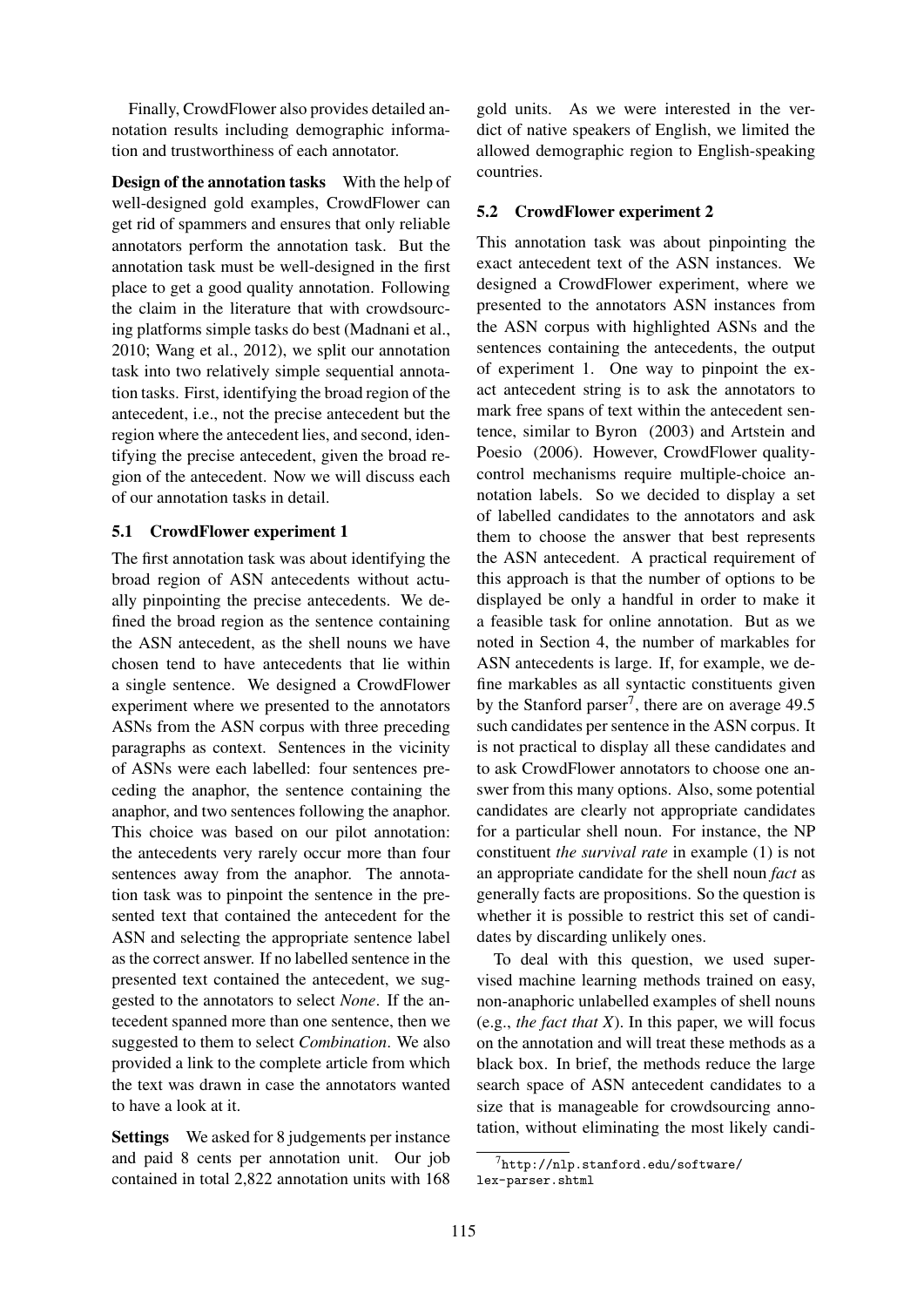dates. We displayed the 10 most-likely candidates given by these methods. In addition, we made sure not to display two candidates with only a negligible difference. For example, given two candidates, *X* and *that X*, which differ only with respect to the introductory *that*, we chose to display only the longer candidate *that X*.

In a controlled annotation, with detailed guidelines, such difficulties of selecting between minor variations could be avoided. However, such detailed annotation guidelines still have to be developed.

Settings As in experiment 1, we asked for 8 judgements per instance and paid 6 cents per annotation unit. But for this experiment we considered only 2,323 annotation units with 151 gold units, only high-confidence units  $(c > 0.5)$  from experiment 1. This task turned out to be a suitable task for crowdsourcing as it offered a limited number of options to choose from, instead of asking the annotators to mark arbitrary spans of text.

# 6 Agreement

Our annotation tasks pose difficulties in measuring inter-annotator agreement both in terms of the task itself and the platform used for annotation. In this section, we describe our attempt to compute agreement for each of our annotation tasks and the challenges we faced in doing so.

### 6.1 CrowdFlower experiment 1

Recall that in this experiment, annotators identify the sentence containing the antecedent and select the appropriate sentence label as their answer. We know from our pilot annotation that the distribution of such labels is skewed: most of the ASN antecedents lie in the sentence preceding the anaphor sentence. We observed the same trend in the results of this experiment. In the ASN corpus, the crowd chose the preceding sentence 64% of the time, the same sentence 13% of the time, and longdistance sentences  $23\%$  of the time.<sup>8</sup> Considering the skewed distribution of labels, if we use traditional agreement coefficients, such as Cohen's κ (1960) or Krippendorff's α (2013), expected agreement is very high, which in turn results in a low reliability coefficient (in our case  $\alpha = 0.61$ ) that does not necessarily reflect the true reliability of the annotation (Artstein and Poesio, 2008).

|                     | F   | R   |     | D   | o   | $\boldsymbol{P}$ | all |
|---------------------|-----|-----|-----|-----|-----|------------------|-----|
| c < .5              | 8   | 8   | 36  | 21  | 13  |                  | 16  |
| $.5 \leq c < .6$    | 6   | 6   | 13  | 8   |     | 5                | 8   |
| .6 < c < .8         | 24  | 25  | 31  | 31  | 22  | 27               | 27  |
| $.8 \leq c \leq 1.$ | 22  | 23  | 11  | 14  | 19  | 25               | 18  |
| $c=1$ .             | 40  | 38  | 9   | 26  | 39  | 36               | 31  |
| Average $c$         | .83 | .82 | .61 | .72 | .80 | .83              | .76 |

Table 2: CrowdFlower confidence distribution for CrowdFlower experiment 1. Each column shows the distribution in percentages for confidence of annotating antecedents of that shell noun. The final row shows the average confidence of the distribution. Number of ASN instances = 2,822. *F = fact*, *R = reason*, *I = issue*, *D = decision*, *Q = question*, *P = possibility*.

One way to measure the reliability of the data, without taking chance correction into account, is to consider the distribution of the ASN instances with different levels of CrowdFlower confidence. Table 2 shows the percentages of instances in different confidence level bands for each shell noun as well as for all instances. For example, for the shell noun *fact*, 8% of the total number of *this fact* instances were annotated with  $c < 0.5$ . As we can see, most of the instances of the shell nouns *fact*, *reason*, *question*, and *possibility* were annotated with high confidence. In addition, most of them occurred in the band  $0.8 \leq c \leq 1$ . There are relatively few instances with low confidence for these nouns, suggesting the feasibility of reliable antecedent annotation for these nouns. By contrast, the mental nouns *issue* and *decision* had a large number of low-confidence  $(c < 0.5)$  instances, bringing in the question of reliability of antecedent annotation of these nouns.

Given these results with different confidence levels, the primary question is what confidence level should be considered acceptable? For our task, we required that at least four trusted annotators out of eight annotators should agree on an answer for it to be acceptable.<sup>9</sup> We will talk about acceptability later in Section 7.

### 6.2 CrowdFlower experiment 2

Recall that this experiment was about identifying the precise antecedent text segment given the sentence containing the antecedent. It is not clear what the best way to measure the amount of such

<sup>8</sup>This confirms Passonneau's (1989) observation that nonnominal antecedents tend to be close to the anaphors.

<sup>&</sup>lt;sup>9</sup>We chose this threshold after systematically examining instances with different confidence levels.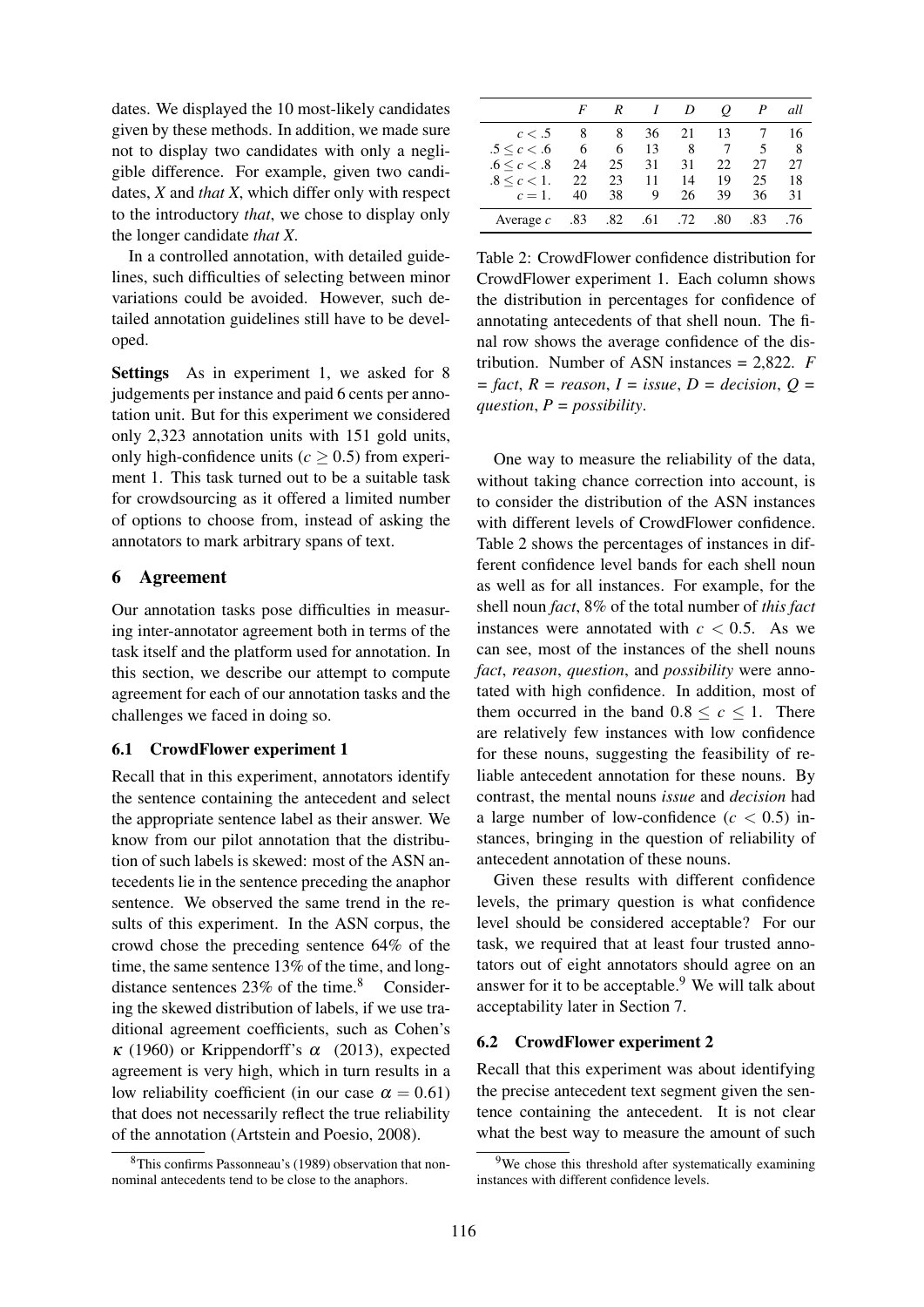|             |              | Jaccard    |          |              | Dice |          |  |  |
|-------------|--------------|------------|----------|--------------|------|----------|--|--|
|             | $D_{\alpha}$ | $D_{\rho}$ | $\alpha$ | $D_{\alpha}$ | D,   | $\alpha$ |  |  |
| A&P         | .53          | .95        | .45      | .43          | .94  | .55      |  |  |
| Our results | .47          | .96        | .51      | .36          | .92  | .61      |  |  |

Table 3: Agreement using Krippendorff's  $\alpha$  for CrowdFlower experiment 2. A&P = Artstein and Poesio (2006).

agreement is. Agreement coefficients such as Cohen's κ underestimate the degree of agreement for such annotation, suggesting disagreement even between two very similar annotated units (e.g., two text segments that differ in just a word or two). We present the agreement results in three different ways: Krippendorff's  $\alpha$  with distance metrics Jaccard and Dice (Artstein and Poesio, 2006), Krippendorff's unitizing alpha (Krippendorff, 2013), and CrowdFlower confidence values.

Krippendorff's  $\alpha$  using Jaccard and Dice To compare our agreement results with previous efforts to annotate such antecedents, following Artstein and Poesio (2006), we computed Krippendorff's α using distance metrics Jaccard and Dice. The general form of coefficient  $\alpha$  is:

$$
\alpha = 1 - \frac{D_o}{D_e} \tag{1}
$$

where  $D<sub>o</sub>$  and  $D<sub>e</sub>$  are observed and expected disagreements respectively.  $\alpha = 1$  indicates perfect reliability and  $\mu \alpha = 0$  indicates the absence of reliability. When  $\mu \alpha < 0$ , either the sample size is very small or the disagreement is systematic. Table 3 shows the agreement results. Our agreement results are comparable to Artstein and Poesio's agreement results. They had 20 annotators annotating 16 anaphor instances with segment antecedents, whereas we had 8 annotators annotating 2,323 ASN instances. As Artstein and Poesio point out, expected disagreement in case of such antecedent annotation is close to maximal, as there is little overlap between segment antecedents of different anaphors and therefore  $\alpha$  pretty much reflects the observed agreement.

Krippendorff's *unitizing* α (*u*α) Following Kolhatkar and Hirst (2012), we use  $\mu\alpha$  for measuring reliability of the ASN antecedent annotation task. This coefficient is appropriate when the annotators work on the same text, identify the units in the text that are relevant to the given research

|                     | F   | R   |     | D   | 0   | P   | all |
|---------------------|-----|-----|-----|-----|-----|-----|-----|
| c < .5              | 11  | 17  | 32  | 31  | 14  | 28  | 21  |
| $.5 \leq c < .6$    | 12  | 12  | 19  | 23  | 9   | 19  | 15  |
| .6 < c < .8         | 36  | 33  | 34  | 32  | 30  | 36  | 33  |
| $.8 \leq c \leq 1.$ | 24  | 22  | 10  | 10  | 21  | 13  | 18  |
| $c=1$ .             | 17  | 16  | 5   | 3   | 26  | 4   | 13  |
| Average $c$         | .74 | .71 | .60 | .59 | .77 | .62 | .68 |
|                     |     |     |     |     |     |     |     |

Table 4: CrowdFlower confidence distribution for CrowdFlower experiment 2. Each column shows the distribution in percentages for confidence of annotating antecedents of that shell noun. The final row shows the average confidence of the distribution. Number of ASN instances = 2,323. *F*  $=$  *fact*,  $R =$  *reason*,  $I =$  *issue*,  $D =$  *decision*,  $Q =$ *question*, *P = possibility*.

question, and then label the identified units (Krippendorff, p.c.). The general form of coefficient  $\mu \alpha$  is the same as in equation 1. In our context, the annotators work on the same text, the ASN instances. We define an *elementary annotation unit* (the smallest separately judged unit) to be a word token. The annotators identify and locate ASN antecedents for the given anaphor in terms of sequences of elementary annotation units.

 $\mu$  $\alpha$  incorporates the notion of distance between strings by using a distance function which is defined as the square of the distance between the non-overlapping tokens in our case. The distance is 0 when the annotated units are exactly the same, and is the summation of the squares of the unmatched parts if they are different. We compute observed and expected disagreement as explained by Krippendorff (2013, Section 12.4). For our data,  $_{\mu} \alpha$  was 0.54.<sup>10</sup>  $_{\mu} \alpha$  was lower for the mental nouns *issue* and *decision* and the modal noun *possibility* compared to other shell nouns.

CrowdFlower confidence results We also examined different confidence levels for ASN antecedent annotation. Table 4 gives confidence results for all instances and for each noun. In contrast with Table 2, the instances are more evenly distributed here. As in experiment 1, the mental nouns *issue* and *decision* had many low confidence instances. For the modal noun *possibility*, it was easy to identify the sentence containing the antecedent, but pinpointing the precise antecedent

<sup>&</sup>lt;sup>10</sup>Note that  $\mu \alpha$  reported here is just an approximation of the actual agreement as in our case the annotators chose an option from a set of predefined options instead of marking free spans of text.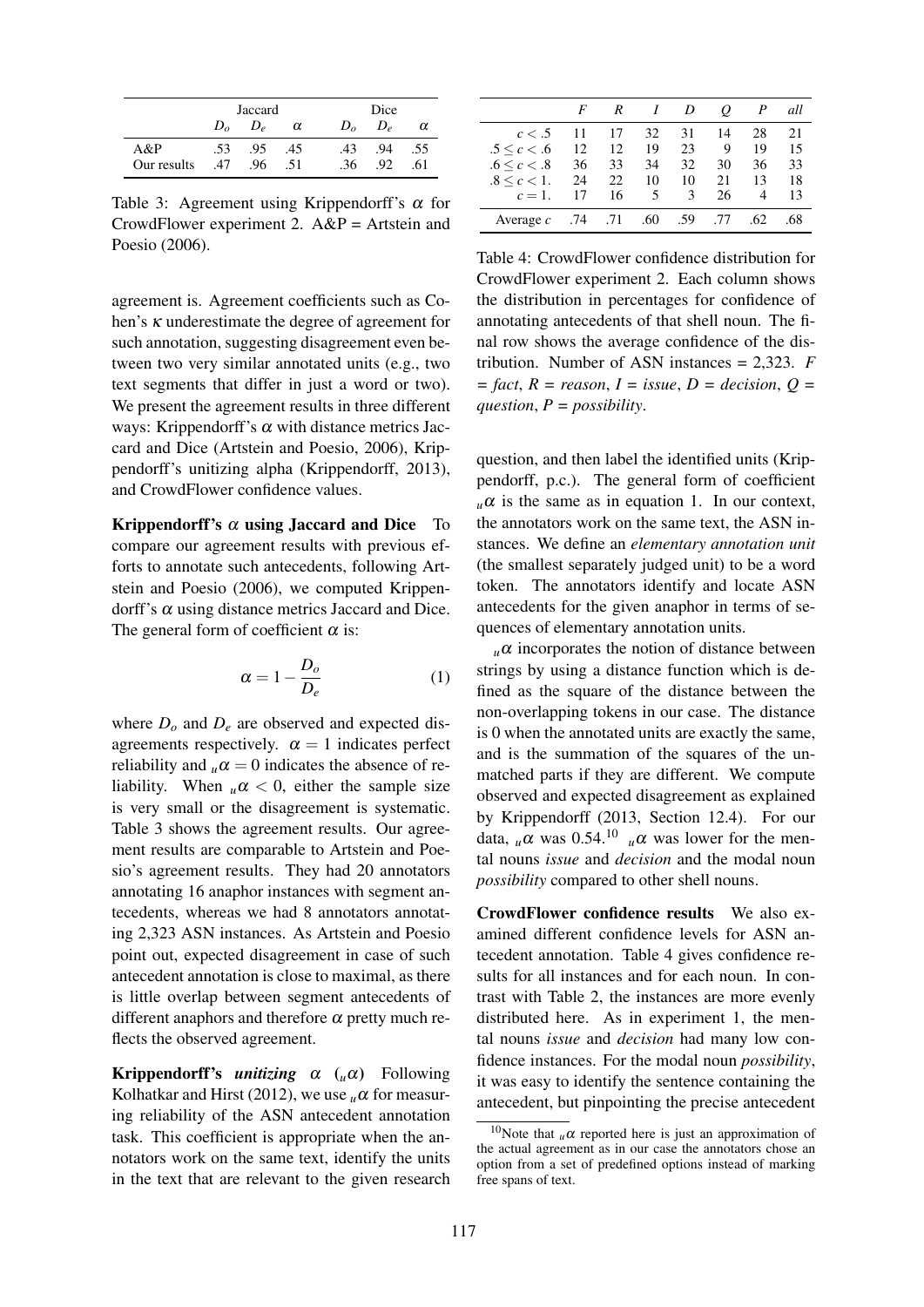turned out to be difficult.

Now we discuss the nature of disagreement in ASN annotation.

Disagreement in experiment 1 There were two primary sources of disagreement in experiment 1. First, the annotators had problems agreeing on the answer *None*. We instructed them to choose *None* when the sentence containing the antecedent was not labelled. Nonetheless, some annotators chose sentences that did not precisely contain the actual antecedent but just hinted at it. Second, sometimes it was hard to identify the precise antecedent sentence as the antecedent was either present in the blend of all labelled sentences or there were multiple possible answers, as shown in example (2).

(2) Any biography of Thomas More has to answer one fundamental question. Why? Why, out of all the many ambitious politicians of early Tudor England, did only one refuse to acquiesce to a simple piece of religious and political opportunism? What was it about More that set him apart and doomed him to a spectacularly avoidable execution?

The innovation of Peter Ackroyd's new biography of More is that he places the answer to this question outside of More himself.

Here, the author formulates the question in a number of ways and any question mentioned in the preceding text can serve as the antecedent of the anaphor *this question*.

Hard instances Low agreement can indicate different problems: unclear guidelines, poorquality annotators, or difficult instances (e.g., not well understood linguistic phenomena) (Artstein and Poesio, 2006). We can rule out the possibility of poor-quality annotators for two reasons. First, we consider 8 diverse annotators who work independently. Second, we use Crowd-Flower's quality-control mechanisms and hence allow only trustworthy annotators to annotate our texts. Regarding instructions, we take interannotator agreement as a measure for feasibility of the task, and hence we keep the annotation instruction as simple as possible. This could be a source of low agreement. The third possibility is hard instances. Our results show that the mental nouns *issue* and *decision* had many low-confidence instances, suggesting the difficulty associated with the interpretation of these nouns (e.g., the very idea of what counts as an issue is fuzzy). The shell noun *decision* was harder because most of its instances were court-decision related articles, which were in general hard to understand.

### Different strings representing similar concepts

As noted in Section 4, the main challenge with the ASN annotation task is that different antecedent candidates might represent the same concept and it is not trivial to incorporate this idea in the annotation process. When five trusted annotators identify the antecedent as *but X* and three trusted annotators identify it as merely *X*, since CrowdFlower will consider these two answers to be two completely different answers, it will give the answer *but X* a confidence of only about 0.6.  $\mu \alpha$  or  $\alpha$  with Jaccard and Dice will not consider this as a complete disagreement; however, the coefficients will register it as a difference. In other words, the difference functions used with these coefficients do not respond to semantics, paraphrases, and other similarities that humans might judge as inconsequential. One way to deal with this problem would be clustering the options that reflect essentially the same concepts before measuring the agreement. Some of these problems could also be avoided by formulating instructions for marking antecedents so that these differences do not occur in the identified antecedents. However, crowdsourcing platforms require annotation guidelines to be clear and minimal, which makes it difficult to control the annotation variations.

# 7 Evaluation of Crowd Annotation

CrowdFlower experiment 2 resulted in 1,810 ASN instances with  $c > 0.5$ . The question is how good are these annotations from experts' point of view.

To examine the quality of the crowd annotation we asked two judges A and B to evaluate the *acceptability* of the crowd's answers. The judges were highly-qualified academic editors: A, a researcher in Linguistics and B, a translator with a Ph.D. in History and Philosophy of Science. From the crowd-annotated ASN antecedent data, we randomly selected 300 instances, 50 instances per shell noun. We made sure to choose instances with borderline confidence  $(0.5 \leq c < 0.6)$ , medium confidence  $(0.6 \leq c < 0.8)$ , and high confidence  $(0.8 \leq c \leq 1.0)$ . We asked the judges to rate the acceptability of the crowd-answers based on the extent to which they provided interpretation of the corresponding anaphor. We gave them four options: *perfectly* (the crowd's answer is perfect and the judge would have chosen the same antecedent), *reasonably* (the crowd's answer is acceptable and is close to their answer),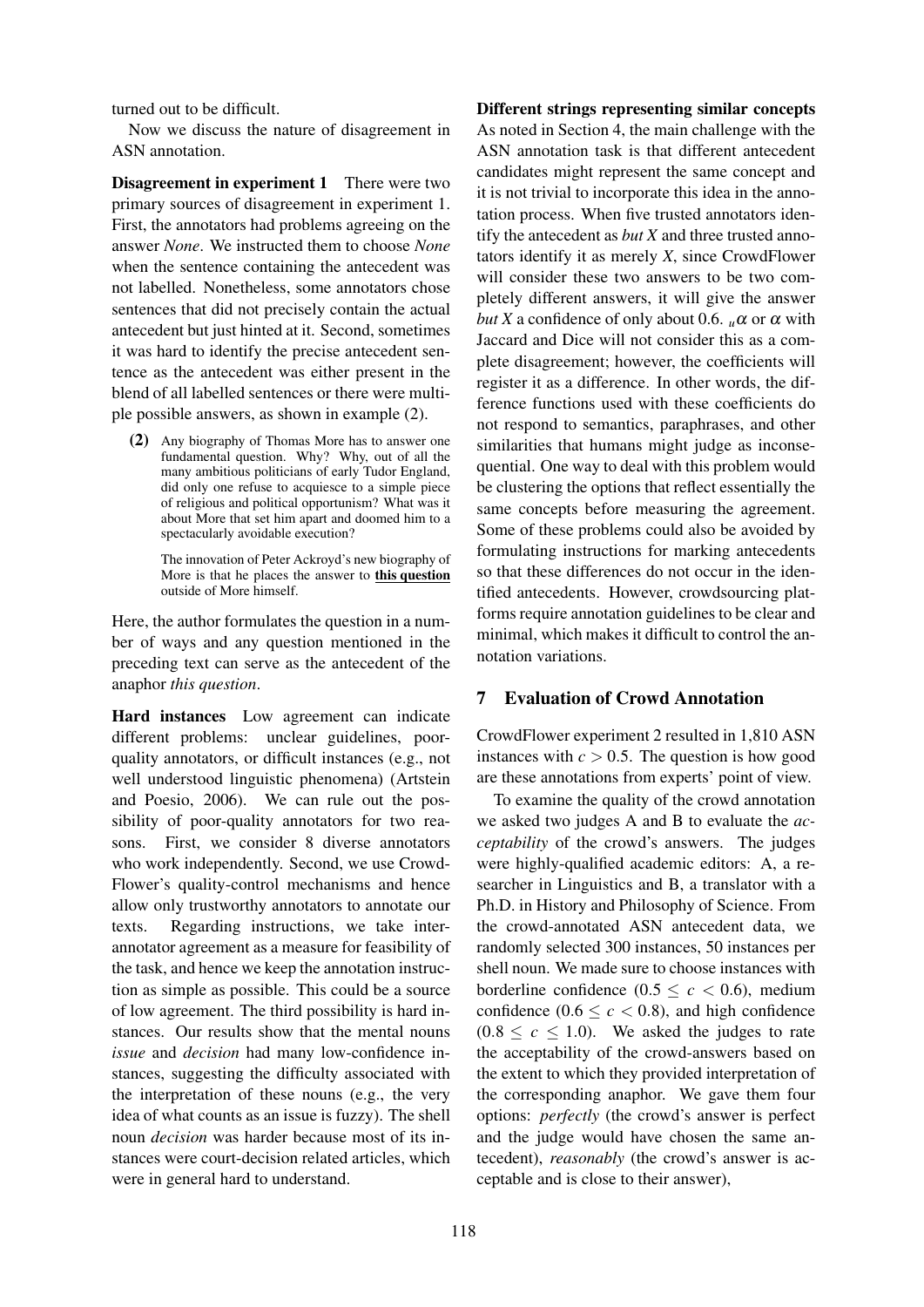|         | <b>Judge B</b> |     |    |    |    |       |
|---------|----------------|-----|----|----|----|-------|
|         |                | P   | R  | I  | N  | Total |
|         | P              | 171 | 44 | 11 |    | 233   |
| Judge A | R              | 12  | 27 | 7  | 4  | 50    |
|         |                | 2   | 4  | 6  |    | 13    |
|         | N              |     | 2  | 0  |    |       |
|         | Total          | 186 | 77 | 24 | 13 | 300   |

Table 5: Evaluation of ASN antecedent annotation.  $P = perfectly, R = reasonably, I = implicitly,$ *N* = *not at all*

*implicitly* (the crowd's answer only implicitly contains the actual antecedent), and *not at all* (the crowd's answer is not in any way related to the actual antecedent).<sup>11</sup> Moreover, if they did not mark *perfectly*, we asked them to provide their antecedent string. The two judges worked on the task independently and they were completely unaware of how the annotation data was collected.

Table 5 shows the confusion matrix of the ratings of the two judges. Judge B was stricter than Judge A. Given the nature of the task, it was encouraging that most of the crowd-antecedents were rated as *perfectly* by both judges (72% by A and 62% by B). Note that *perfectly* is rather a strong evaluation for ASN antecedent annotation, considering the nature of ASN antecedents themselves. If we weaken the acceptability criteria and consider the antecedents rated as *reasonably* to be also acceptable antecedents, 84.6% of the total instances were acceptable according to both judges.

Regarding the instances marked *implicitly*, most of the times the crowd's answer was the closest textual string of the judges' answer. So we again might consider instances marked *implicitly* as acceptable answers.

For a very few instances (only about 5%) either of the judges marked *not at all*. This was a positive result and suggests success of different steps of our annotation procedure: identifying broad region, identifying the set of most likely candidates, and identifying precise antecedent. As we can see in Table 5, there were 7 instances where the judge A rated *perfectly* while the judge B rated *not at all*, i.e., completely contradictory judgements. When we looked at these examples, they were rather hard and ambiguous cases. An example is shown in (3). The *whether* clause marked in the preceding sentence is the crowd's answer. One of our judges rated this answer as *perfectly*, while the other rated it as *not at all*. According to her the correct antecedent is *whether Catholics who vote for Mr. Kerry would have to go to confession*.

(3) Several Vatican officials said, however, that any such talk has little meaning because the church does not take sides in elections. But the statements by several American bishops that Catholics who vote for Mr. Kerry would have to go to confession have raised the question in many corners about whether this is an official church position.

> The church has not addressed this question publicly and, in fact, seems reluctant to be dragged into the fight..."

There was no notable relation between the annotator's rating and the confidence level: many instances with borderline confidence were marked *perfectly* or *reasonably*, suggesting that instances with  $c \geq 0.5$  were reasonably annotated instances, to be used as training data for ASN resolution.

# 8 Conclusion

In this paper, we addressed the fundamental question about feasibility of ASN antecedent annotation, which is a necessary step before developing computational approaches to resolve ASNs. We carried out crowdsourcing experiments to get native speaker judgements on ASN antecedents. Our results show that among 8 diverse annotators who worked independently with a minimal set of annotation instructions, usually at least 4 annotators converged on a single ASN antecedent. The result is quite encouraging considering the nature of such antecedents.

We asked two highly-qualified judges to independently examine the quality of a sample of crowd-annotated ASN antecedents. According to both judges, about 95% of the crowd-annotations were acceptable. We plan to use this crowdannotated data (1,810 instances) as training data for an ASN resolver. We also plan to distribute the annotations at a later date.

### Acknowledgements

We thank the CrowdFlower team for their responsiveness and Hans-Jörg Schmid for helpful discussions. This material is based upon work supported by the United States Air Force and the Defense Advanced Research Projects Agency under Contract No. FA8650-09-C-0179, Ontario/Baden-Württemberg Faculty Research Exchange, and the University of Toronto.

<sup>11</sup>Before starting the actual annotation, we carried out a training phase with 30 instances, which gave an opportunity to the judges to ask questions about the task.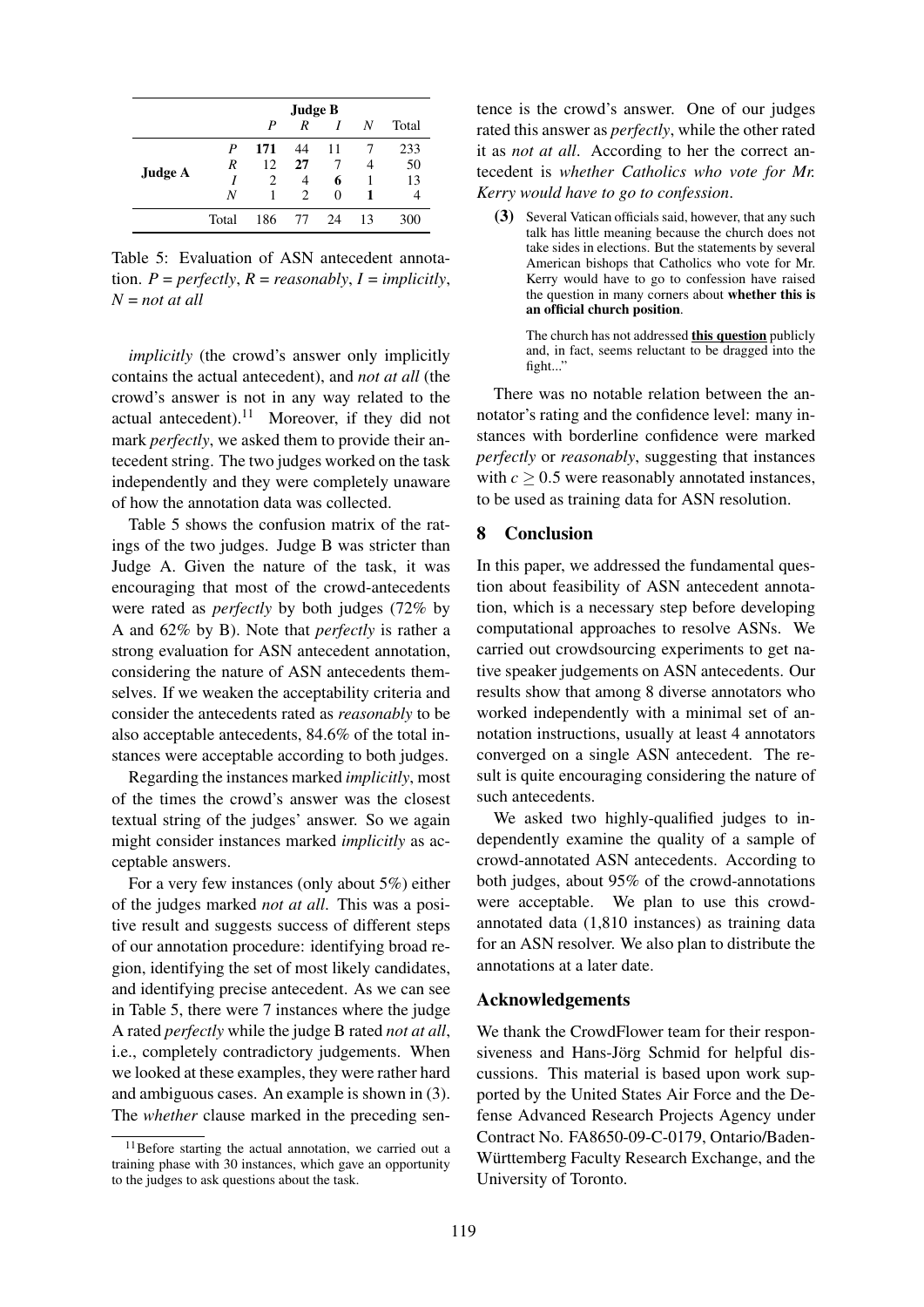#### References

- Ron Artstein and Massimo Poesio. 2006. Identifying reference to abstract objects in dialogue. In *Proceedings of the 10th Workshop on the Semantics and Pragmatics of Dialogue*, pages 56–63, Potsdam, Germany.
- Ron Artstein and Massimo Poesio. 2008. Inter-coder agreement for computational linguistics. *Computational Linguistics*, 34(4):555–596, December.
- Simon Philip Botley. 2006. Indirect anaphora: Testing the limits of corpus-based linguistics. *International Journal of Corpus Linguistics*, 11(1):73–112.
- Donna K. Byron. 2003. Annotation of pronouns and their antecedents: A comparison of two domains. Technical report, University of Rochester. Computer Science Department.
- Jon Chamberlain, Udo Kruschwitz, and Massimo Poesio. 2009. Constructing an anaphorically annotated corpus with non-experts: Assessing the quality of collaborative annotations. In *Proceedings of the 2009 Workshop on The People's Web Meets NLP: Collaboratively Constructed Semantic Resources*, pages 57–62, Suntec, Singapore, August. Association for Computational Linguistics.
- Bin Chen, Jian Su, Sinno Jialin Pan, and Chew Lim Tan. 2011. A unified event coreference resolution by integrating multiple resolvers. In *Proceedings of 5th International Joint Conference on Natural Language Processing*, pages 102–110, Chiang Mai, Thailand, November.
- Jacob Cohen. 1960. A coefficient of agreement for nominal scales. *Educational and Psychological Measurement*, 20(1):37.
- Stefanie Dipper and Heike Zinsmeister. 2011. Annotating abstract anaphora. *Language Resources and Evaluation*, 69:1–16.
- Karën Fort, Adeline Nazarenko, and Sophie Rosset. 2012. Modeling the complexity of manual annotation tasks: a grid of analysis. In *24th International Conference on Computational Linguistics*, pages 895–910.
- Barbora Hladká, Jiří Mírovský, and Pavel Schlesinger. 2009. Play the language: Play coreference. In *Proceedings of the Association of Computational Linguistics and International Joint Conference on Natural Language Processing 2009 Conference Short Papers*, pages 209–212, Suntec, Singapore, August. Association for Computational Linguistics.
- Pei-Yun Hsueh, Prem Melville, and Vikas Sindhwani. 2009. Data quality from crowdsourcing: A study of annotation selection criteria. In *Proceedings of the NAACL HLT 2009 Workshop on Active Learning for Natural Language Processing*, pages 27–35, Boulder, Colorado, June. Association for Computational Linguistics.
- Varada Kolhatkar and Graeme Hirst. 2012. Resolving "this-issue" anaphora. In *Proceedings of the 2012 Joint Conference on Empirical Methods in Natural Language Processing and Computational Natural Language Learning*, pages 1255–1265, Jeju Island, Korea, July. Association for Computational Linguistics.
- Klaus Krippendorff. 2013. *Content Analysis: An Introduction to Its Methodology*. Sage, Thousand Oaks, CA, third edition.
- Heeyoung Lee, Marta Recasens, Angel Chang, Mihai Surdeanu, and Dan Jurafsky. 2012. Joint entity and event coreference resolution across documents. In *Proceedings of the 2012 Joint Conference on Empirical Methods in Natural Language Processing and Computational Natural Language Learning*, pages 489–500, Jeju Island, Korea, July. Association for Computational Linguistics.
- Nitin Madnani, Jordan Boyd-Graber, and Philip Resnik. 2010. Measuring transitivity using untrained annotators. In *Proceedings of the NAACL HLT 2010 Workshop on Creating Speech and Language Data with Amazon's Mechanical Turk*, pages 188–194, Los Angeles, June. Association for Computational Linguistics.
- Rebecca J. Passonneau. 1989. Getting at discourse referents. In *Proceedings of the 27th Annual Meeting of the Association for Computational Linguistics*, pages 51–59, Vancouver, British Columbia, Canada, June. Association for Computational Linguistics.
- Massimo Poesio and Ron Artstein. 2008. Anaphoric annotation in the ARRAU corpus. In *Proeedings of the Sixth International Conference on Language Resources and Evaluation (LREC'08)*, Marrakech, Morocco, May. European Language Resources Association (ELRA).
- Sameer S. Pradhan, Lance A. Ramshaw, Ralph M. Weischedel, Jessica MacBride, and Linnea Micciulla. 2007. Unrestricted coreference: Identifying entities and events in OntoNotes. In *Proceedings of the International Conference on Semantic Computing*, pages 446–453, September.
- Hans-Jörg Schmid. 2000. English Abstract Nouns As *Conceptual Shells: From Corpus to Cognition*. Topics in English Linguistics 34. De Gruyter Mouton, Berlin.
- Rion Snow, Brendan O'Connor, Daniel Jurafsky, and Andrew Ng. 2008. Cheap and fast – but is it good? evaluating non-expert annotations for natural language tasks. In *Proceedings of the 2008 Conference on Empirical Methods in Natural Language Processing*, pages 254–263, Honolulu, Hawaii, October. Association for Computational Linguistics.
- Renata Vieira, Susanne Salmon-Alt, Caroline Gasperin, Emmanuel Schang, and Gabriel Othero. 2002. Coreference and anaphoric relations of